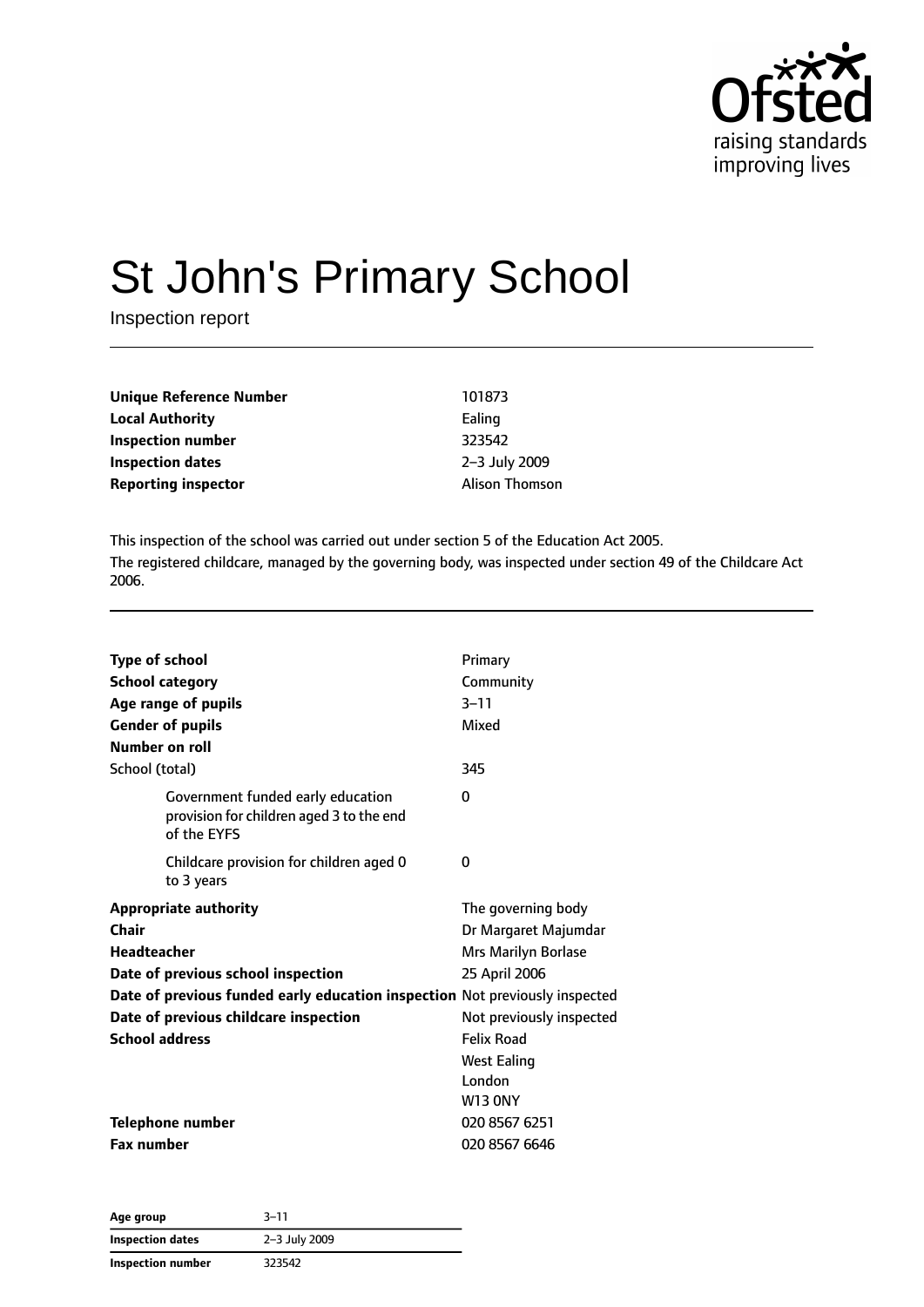.

<sup>©</sup> Crown copyright 2009

Website: www.ofsted.gov.uk

This document may be reproduced in whole or in part for non-commercial educational purposes, provided that the information quoted is reproduced without adaptation and the source and date of publication are stated.

Further copies of this report are obtainable from the school. Under the Education Act 2005, the school must provide a copy of this report free of charge to certain categories of people. A charge not exceeding the full cost of reproduction may be made for any other copies supplied.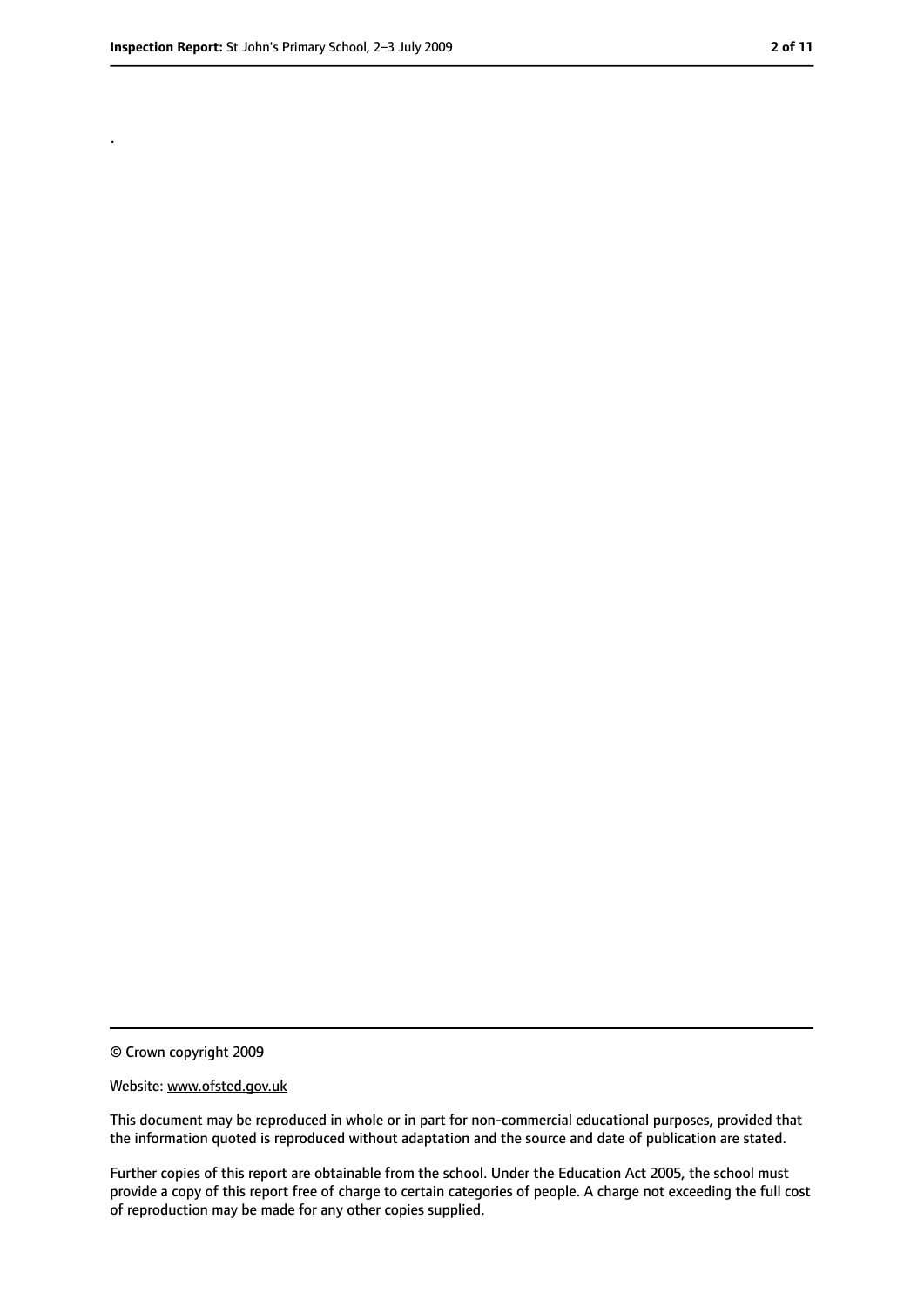# **Introduction**

The inspection was carried out by three Additional Inspectors.

## **Description of the school**

St John's is larger than the average primary school. There is Early Years Foundation Stage provision in two Nursery classes and two Reception classes. There is private childcare provision on site with an after school club. This provision was inspected and reported on separately. The proportion of pupils eligible for free school meals is much higher than average. The proportion of pupils from minority ethnic groups, including those who do not speak English as their first language, is much higher than average. The main ethnic groups are Afghan and Somali. The proportion of pupils with learning difficulties and/or disabilities, including those with a statement ofspecial educational needs, is also higher than average. The main learning difficulty is moderate learning needs. There is specialist provision for pupils who have speech and language difficulties. The school has achieved the Healthy School Award 2008 and Activemark 2008 for the promotion of a healthy lifestyle.

## **Key for inspection grades**

| Grade 1 | Outstanding  |
|---------|--------------|
| Grade 2 | Good         |
| Grade 3 | Satisfactory |
| Grade 4 | Inadequate   |
|         |              |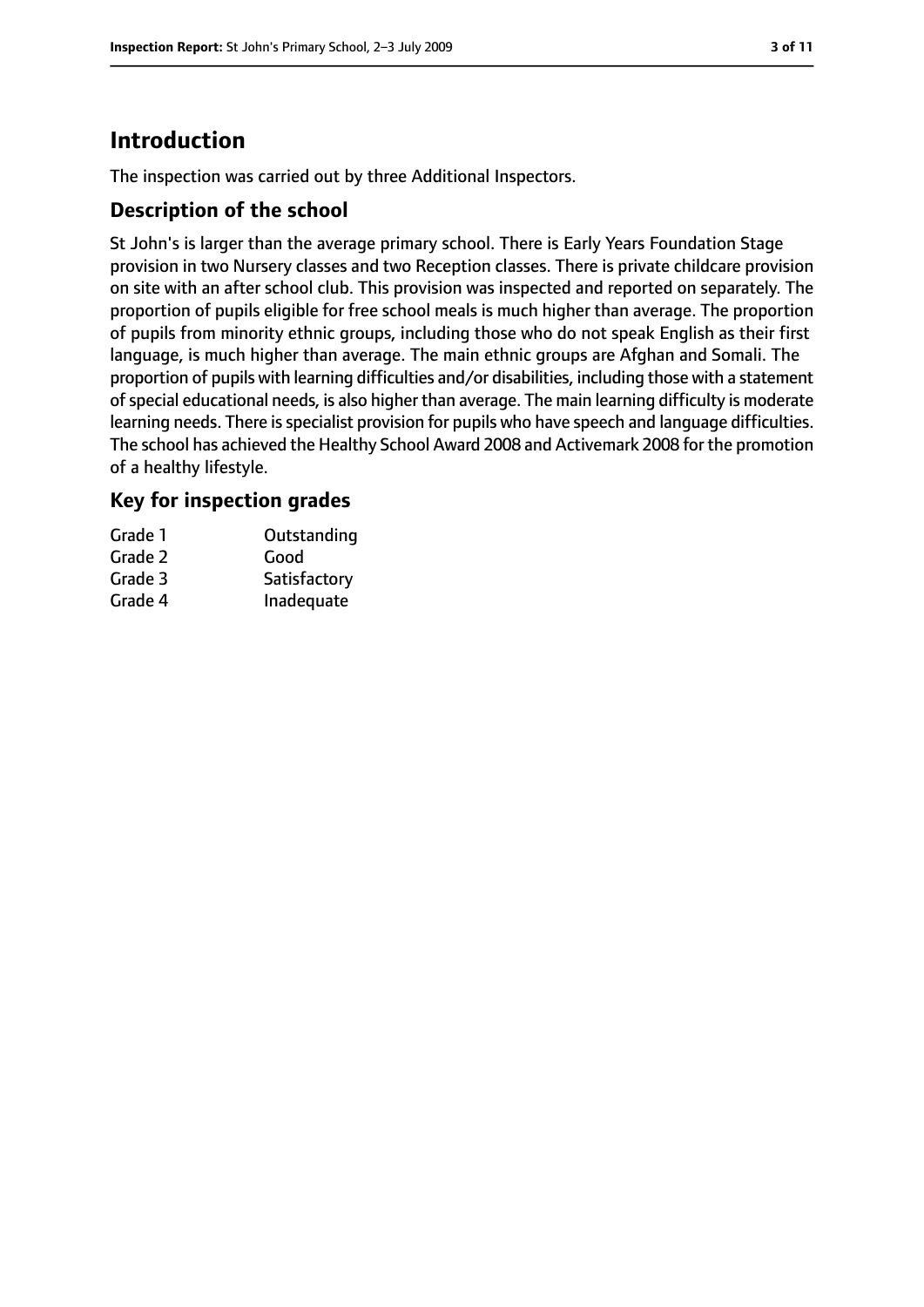# **Overall effectiveness of the school**

#### **Grade: 2**

St John's is a good and improving school where pupils have both good personal development and good academic achievement. Parents are overwhelmingly positive about the school and these comments are typical of many: 'We have been enormously grateful to St John's for helping our daughter and always going the extra mile for her' and, 'We are proud of the fact that our children attend a school that reflects the metropolitan society in which we live.'

Good leadership and management are central to the improved success of the school. Through the clear guidance of the committed headteacher, leaders at all levels have worked well together to secure improvements in many areas. These include raising standards, improving teaching and learning and improving attendance. There is a real sense of togetherness among all staff in providing an exciting and stimulating environment for the pupils. Previous underachievement in areas such as reading and writing has been successfully addressed through whole-school foci and also by carefully targeted interventions. The importance of each pupil as an individual is evident through the excellent equality of opportunity given to them all. As a result, all groups of pupils, no matter their ability or background, make good progress. Governors know the school well and increasingly hold it to account, acting as a critical friend.

From starting points that are well below average, pupils make good progress and leave at the end of Year 6 with standards that are just below those seen nationally. This is due to good teaching and learning, and due to a good and increasingly creative curriculum that meets the needs of the pupils well. The school provides pupils with a good level of care, guidance and support. While the pastoral aspect of this is very good, the academic side is not quite as strong. This is because there are inconsistencies in the use of assessment procedures and, as a result, some pupils do not know clearly how they can improve their work. Current tracking of pupils' progress is regular and effective. However, the school is in the process of refining its systems electronically at a whole-school level to ensure that information about pupils' performance can be shared more efficiently and can lead to higher levels of achievement and improved academic standards.

Pupils are welcoming and courteous. They look after each other well and say that they feel very safe and secure in the school. When asked what they would like to see changed about the school, one pupil commented, 'We like it as it is.' Pupils understand very clearly what it means to have a healthy lifestyle, fully justifying the Healthy School award and Activemark. They also welcome the opportunities for taking on responsibilities, such as 'Redcaps' where they look after and organise play for younger children at lunchtimes. They feel that the school listens to them and they are proud of being instrumental in the school having 'grab bags' at lunchtime so they can eat outside. Pupils have an outstanding awareness of cultures other than their own. They accurately rate behaviour as good and say that there is always someone to look after you if you have a problem. When asked to describe their school, typical comments were, 'It's really nice, people are friendly' and, 'It's like we are all a family.'

The fact that the school has improved so much in so many areas indicates that its capacity to improve further is good. The school achieves good value for money.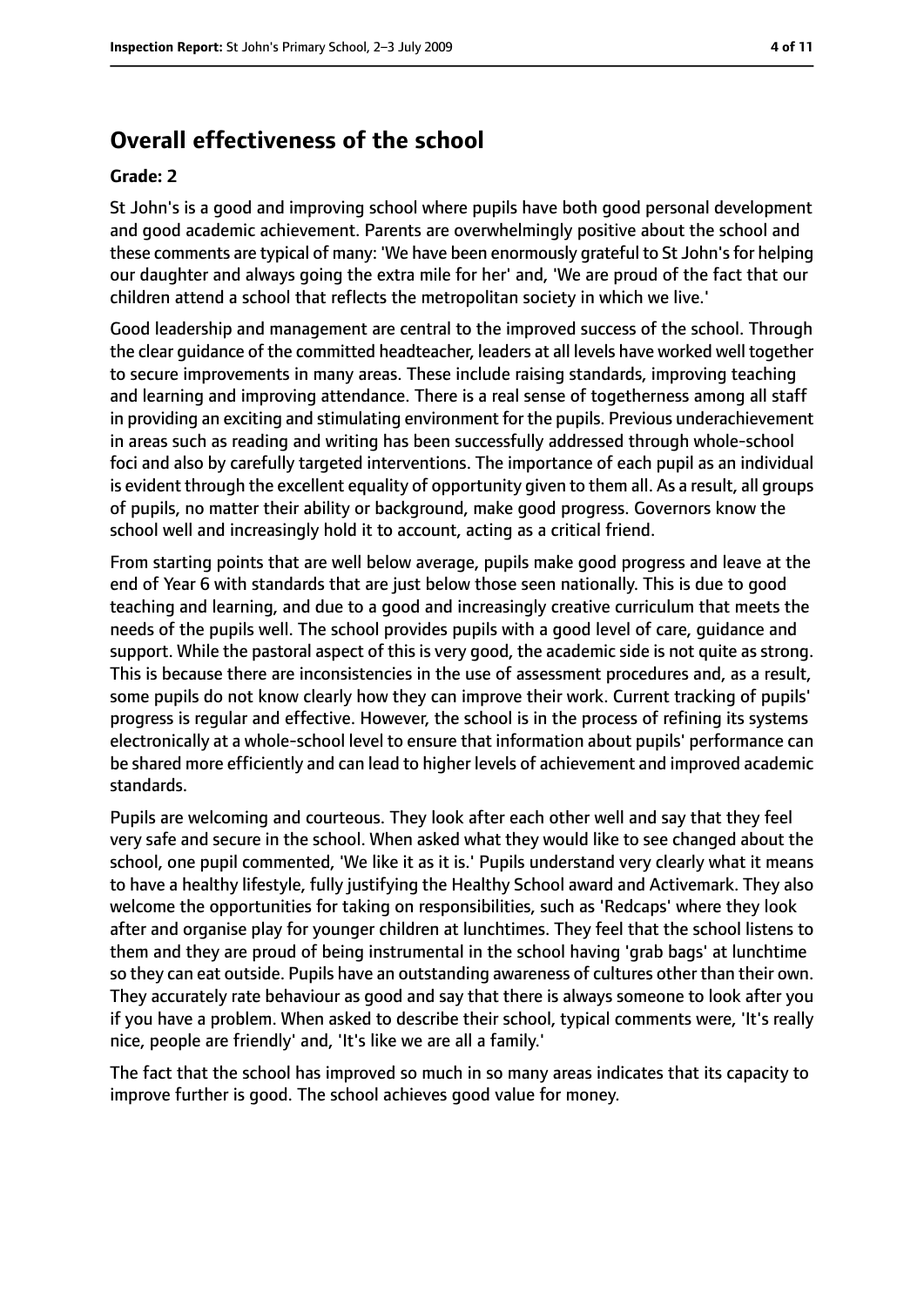## **Effectiveness of the Early Years Foundation Stage**

#### **Grade: 2**

The children's introduction to the Nursery is carefully planned and delivered and all groups of children feel very safe and happy. Home visits to all families ensure that information about each child is shared, as staff and parents collaborate in designing each child's 'individual learning journey'. As a result, children settle in very quickly and become enthusiastic learners, full of lively curiosity. Provision for children's welfare is good as all staff are committed to high-quality care. The school is extremely well equipped, safe and secure. Most children enter the Nursery with well below expected levels, many speaking little English. This limits their progress initially, but good support ensures that they make good progress very quickly and leave both the Nursery and Reception with increased skills, knowledge and understanding, but at levels still below those expected for their age. Adults are well qualified and skilled in meeting the needs of very young children. They have high expectations, provide clear routines and enable pupils to build strong, positive relationships. Staff make full use of the indoor and outdoor accommodation to ensure an effective balance between adult-led activities and those where children learn by playing and exploring. Teachers make good use of observations to track the progress of each child and feed this into planning. The impact is clearly seen in the progress made by the children, whose language development and early literacy and numeracy skills are promoted well. Teachers use a creative approach to extend the children's vocabulary and encourage them to imagine different ways of demonstrating their understanding, for example using a text to act out a story as part of their work on healthy eating.

## **What the school should do to improve further**

- Improve the consistency and quality of quidance given to pupils about their progress and the next steps to help them improve their learning.
- Analyse and evaluate data more incisively at whole-school level to raise standards further.

# **Achievement and standards**

#### **Grade: 2**

From starting points on entry to Nursery that are well below those typical for their age, pupils make good progress and reach standards that are just below average by the end of Year 6. Standards have been rising steadily over the past four years both at the end of Year 2 and Year 6. Progress throughout the school is good and although the rise in standards has not been as dramatic at the end of Year 6, this is explained by those pupils having lower starting points. The school has successfully tackled underachievement, so that previously underperforming groups, such as higher-attaining pupils, now make good progress. A particular focus on reading through daily literacy workshops and small-group interventions has resulted in significant rises in standards there. Throughout the school pupils with learning difficulties and/or disabilities, those who speak English as an additional language and those who are vulnerable are supported very effectively. This includes the pupils in the speech and language resource base. This support helps them to overcome possible barriers to learning and achieve at least as well as their peers.

# **Personal development and well-being**

#### **Grade: 2**

Pupils are polite and friendly and talk confidently about themselves and their work. Good behaviour in lessons and around school aids learning well. They say they enjoy lessons; one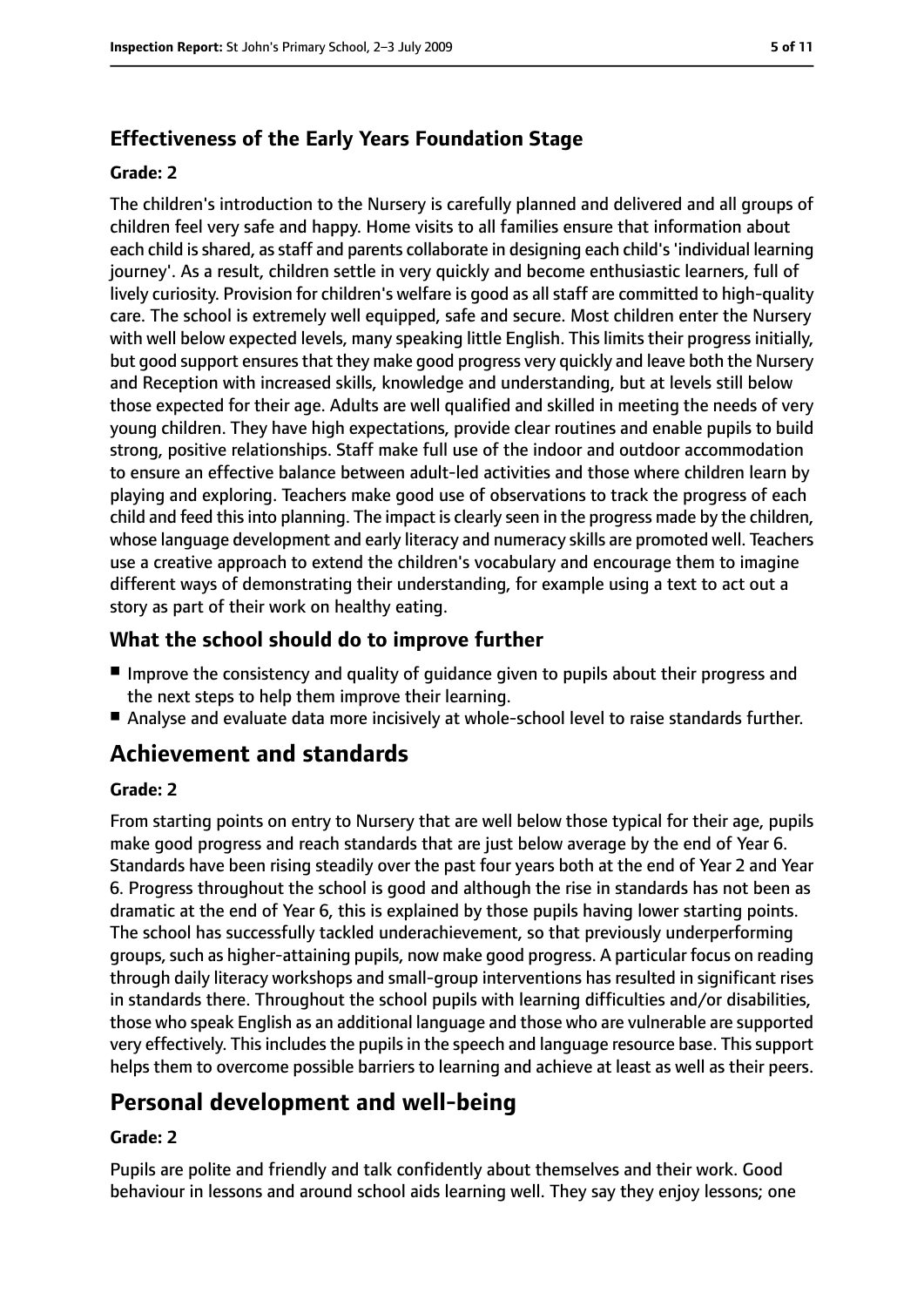child said, 'It's great; we all have fun!' Attendance is improving and is now broadly average. Pupils feel safe in school because they know they can turn to staff if they need help. Pupils' spirtual, moral, social and cultural development is outstanding. They play together positively, listen to one another and value the success of others. This was seen to good effect during an assembly where they enthusiastically showed their appreciation of dance performances from around the world. Pupils have a good understanding of how to keep fit and healthy. Pupils are keen to get involved in school life and take responsibility for helping others. They are well prepared for the next step in education by the good progress they make in literacy, numeracy and information and communication technology (ICT) and in the way they work well in groups to solve problems. Pupils in the effective speech and language resource base are integrated back into mainstream lessons as soon as they have acquired the ability to cope.

# **Quality of provision**

## **Teaching and learning**

#### **Grade: 2**

Relationships between staff and pupils are very good and as a result pupils are keen to work hard. They say that 'teachers help you learn a lot'. Lessons generally have good pace and there are good opportunities for sharing ideas, which pupils do so very confidently. Teachers and teaching assistants know and understand the learning needs of their pupils well and so help the groups of pupils they work with to be involved successfully in lessons. The work is well matched to the pupils' abilities and they are challenged well with a range of interesting activities. This was seen to particularly good effect in a Year 5 mathematics lesson where pupils had to cost out the running of a party. Teachers usually explain to the pupils what they should be achieving by the end of the lesson. Sometimes the expected outcomes of lessons are not detailed enough or graduated enough in difficulty. This limits the opportunities for the pupils to be effectively involved in assessing their own learning. Marking is carried out regularly, but there are inconsistencies in how well it helps pupils to improve their work.

#### **Curriculum and other activities**

#### **Grade: 2**

The pupils enjoy their education because it serves their academic needs and allows them to be creative and use their talents effectively. This is illustrated well by the sports trophies achieved and the quality and range of music across the school. The use of broad themes is beginning to allow pupils to see how the different aspects of their learning fit together. However, at present this is inconsistent and not all lessons reflect this linked approach well enough. ICT is used extensively to support pupils' learning and pupils' skills are well advanced. A combination of the themes of work and the integrated use of ICT has been successful in motivating some previously reluctant writers. The curriculum is enriched by the well-planned programme of visits and visitors that link to the themes of work. For example, recent visits by an Olympic athlete and an Eastenders actor have helped raise pupils' aspirations. The curriculum is further enriched by a wide range of extra-curricular activities, many led by or linked with external expertise.

#### **Care, guidance and support**

#### **Grade: 2**

Parents agree overwhelmingly that their children are well cared for in school. Safeguarding procedures are in place and staff are clear about their responsibilities. Sensitive counselling for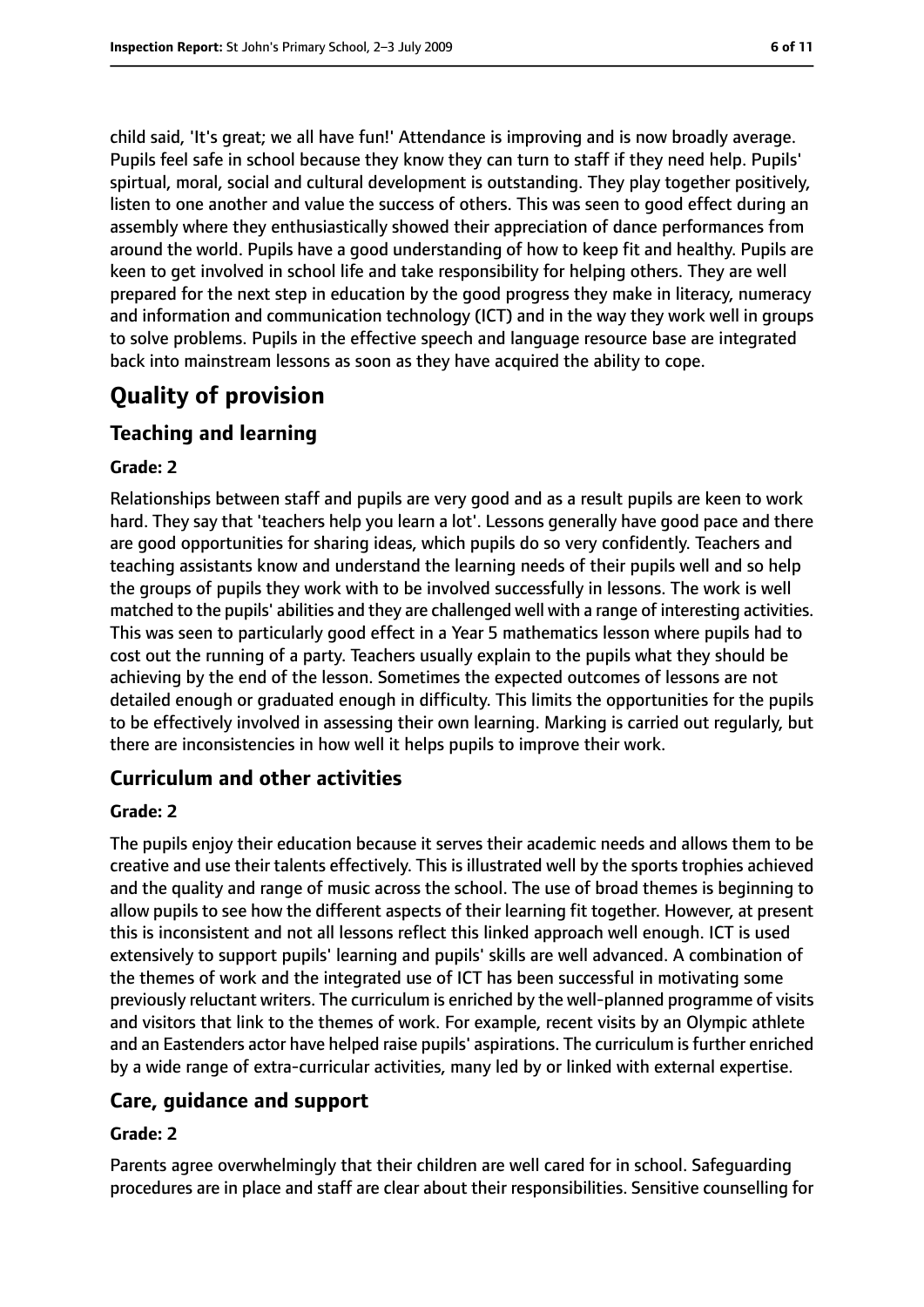the most vulnerable pupils helps them through their difficulties so they can access learning more easily. Good guidance with regard to behaviour, bullying and racism is having a positive impact. There is effective support in lessons where it is needed so that those who have learning difficulties and/or disabilities make good progress, including those pupils in the speech and language resource base. A significant number of pupils, many of whom do not have English as their first language, enter the school part way through the year. Staff take great care to nurture these pupils, support their families and help them integrate. This ensures that the progress of these pupils is particularly strong. Systems for tracking pupils' achievement over time are in place and pupils have a good understanding of their targets. However, there is no consistent, whole-school practice in the way teachers share assessment information with pupils to accelerate their learning on a daily basis.

# **Leadership and management**

#### **Grade: 2**

The headteacher gives clear direction to the work of the school. Working effectively with other school leaders, she has identified the key priorities for improvement and has linked their actions to measurable outcomes for pupils. Consequently, school leaders and governors have a clear idea of the effectiveness of initiatives and are able to evaluate success, as in the drive to raise standards. Governors are knowledgeable and support the school well, and increasingly challenge it whenever necessary. The school sets challenging targets and tracks progress well to help raise standards for all pupils. Equality of opportunity is outstanding, with all groups of pupils achieving equally well and making good levels of improvement. The school is well placed in terms of resources and these are deployed effectively to give good value for money. The school has been very effective in its development of community links both locally and nationally and plans are in place to develop this further on a global level.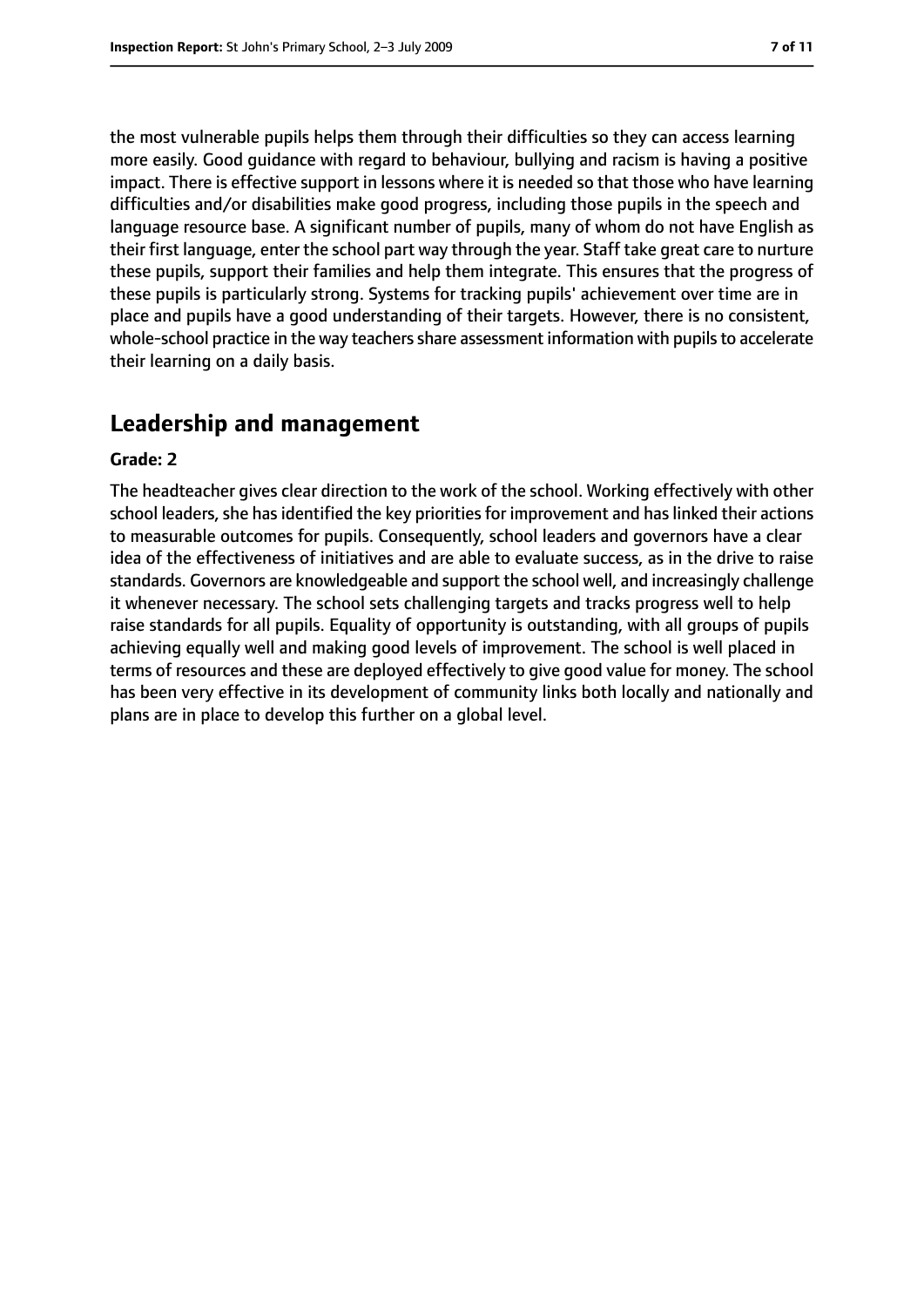**Any complaints about the inspection or the report should be made following the procedures set out in the guidance 'Complaints about school inspection', which is available from Ofsted's website: www.ofsted.gov.uk.**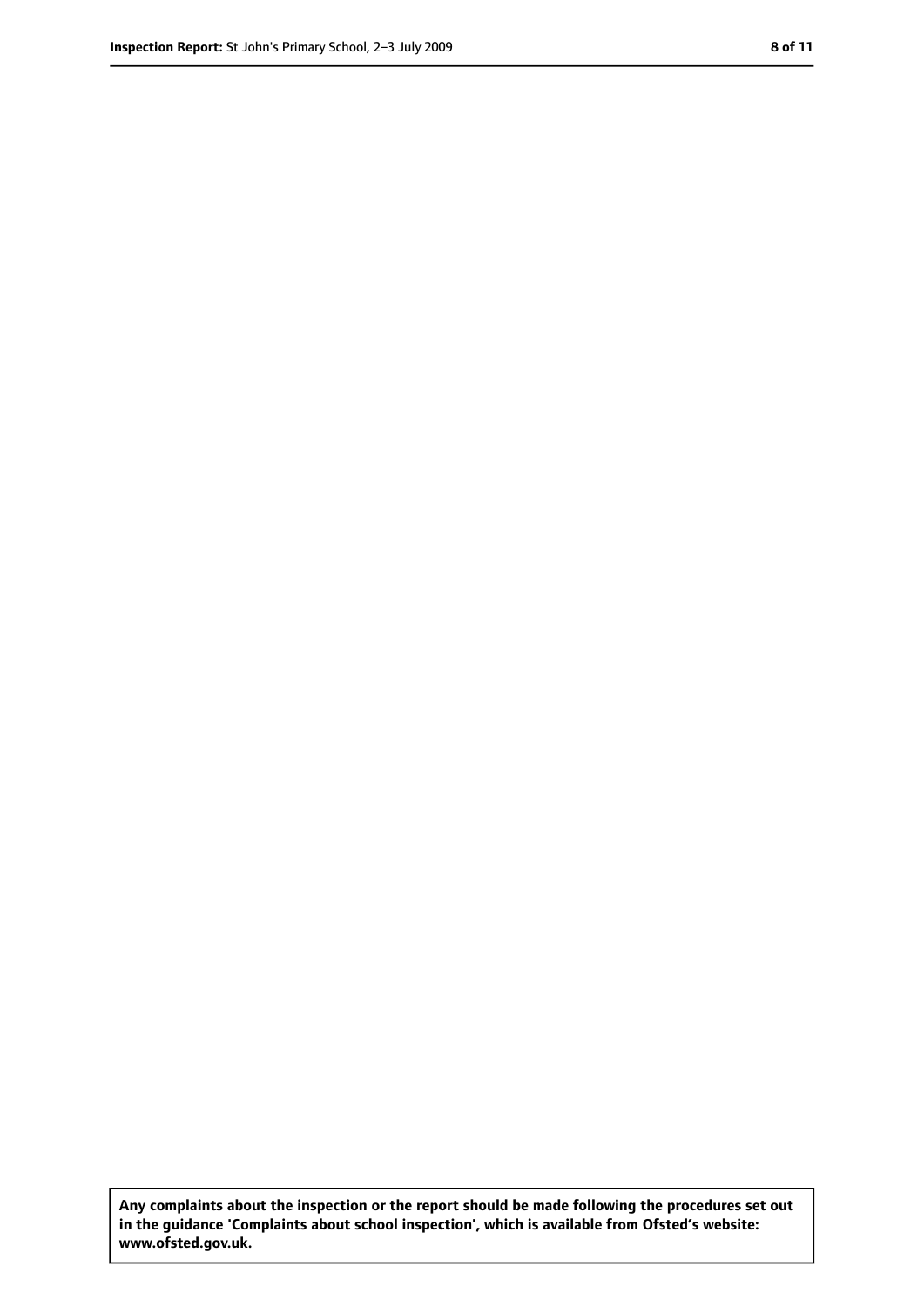# **Inspection judgements**

| ˈ Key to judgements: grade 1 is outstanding, grade 2 good, grade 3 satisfactory, and | School         |
|--------------------------------------------------------------------------------------|----------------|
| grade 4 inadequate                                                                   | <b>Overall</b> |

## **Overall effectiveness**

| How effective, efficient and inclusive is the provision of<br>education, integrated care and any extended services in meeting the<br>needs of learners? |     |
|---------------------------------------------------------------------------------------------------------------------------------------------------------|-----|
| Effective steps have been taken to promote improvement since the last<br>inspection                                                                     | Yes |
| How well does the school work in partnership with others to promote learners'<br>well being?                                                            |     |
| The capacity to make any necessary improvements                                                                                                         |     |

# **Effectiveness of the Early Years Foundation Stage**

| How effective is the provision in meeting the needs of children in the<br>l EYFS?            |  |
|----------------------------------------------------------------------------------------------|--|
| How well do children in the EYFS achieve?                                                    |  |
| How good are the overall personal development and well-being of the children<br>in the EYFS? |  |
| How effectively are children in the EYFS helped to learn and develop?                        |  |
| How effectively is the welfare of children in the EYFS promoted?                             |  |
| How effectively is provision in the EYFS led and managed?                                    |  |

#### **Achievement and standards**

| How well do learners achieve?                                                  |  |
|--------------------------------------------------------------------------------|--|
| $\vert$ The standards <sup>1</sup> reached by learners                         |  |
| How well learners make progress, taking account of any significant variations  |  |
| between groups of learners                                                     |  |
| How well learners with learning difficulties and/or disabilities make progress |  |

## **Annex A**

<sup>&</sup>lt;sup>1</sup>Grade 1 - Exceptionally and consistently high; Grade 2 - Generally above average with none significantly below average; Grade 3 - Broadly average to below average; Grade 4 - Exceptionally low.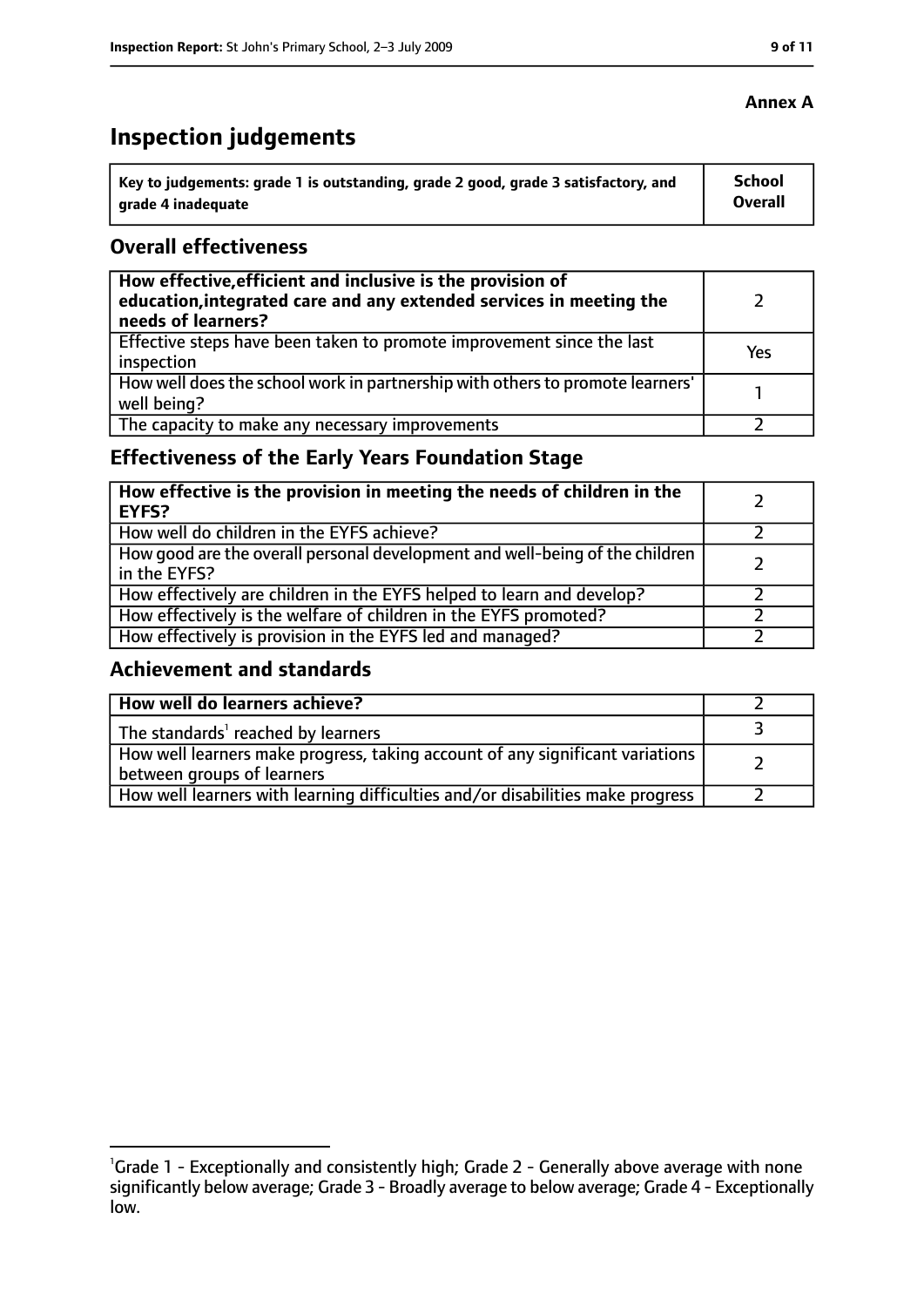# **Personal development and well-being**

| How good are the overall personal development and well-being of the<br>learners?                                 |  |
|------------------------------------------------------------------------------------------------------------------|--|
| The extent of learners' spiritual, moral, social and cultural development                                        |  |
| The extent to which learners adopt healthy lifestyles                                                            |  |
| The extent to which learners adopt safe practices                                                                |  |
| The extent to which learners enjoy their education                                                               |  |
| The attendance of learners                                                                                       |  |
| The behaviour of learners                                                                                        |  |
| The extent to which learners make a positive contribution to the community                                       |  |
| How well learners develop workplace and other skills that will contribute to<br>their future economic well-being |  |

# **The quality of provision**

| How effective are teaching and learning in meeting the full range of<br>learners' needs?              |  |
|-------------------------------------------------------------------------------------------------------|--|
| How well do the curriculum and other activities meet the range of needs and<br>interests of learners? |  |
| How well are learners cared for, quided and supported?                                                |  |

# **Leadership and management**

| How effective are leadership and management in raising achievement<br>and supporting all learners?                                              |     |
|-------------------------------------------------------------------------------------------------------------------------------------------------|-----|
| How effectively leaders and managers at all levels set clear direction leading<br>to improvement and promote high quality of care and education |     |
| How effectively leaders and managers use challenging targets to raise standards                                                                 |     |
| The effectiveness of the school's self-evaluation                                                                                               |     |
| How well equality of opportunity is promoted and discrimination eliminated                                                                      |     |
| How well does the school contribute to community cohesion?                                                                                      |     |
| How effectively and efficiently resources, including staff, are deployed to<br>achieve value for money                                          |     |
| The extent to which governors and other supervisory boards discharge their<br>responsibilities                                                  |     |
| Do procedures for safequarding learners meet current government<br>requirements?                                                                | Yes |
| Does this school require special measures?                                                                                                      | No  |
| Does this school require a notice to improve?                                                                                                   | No  |